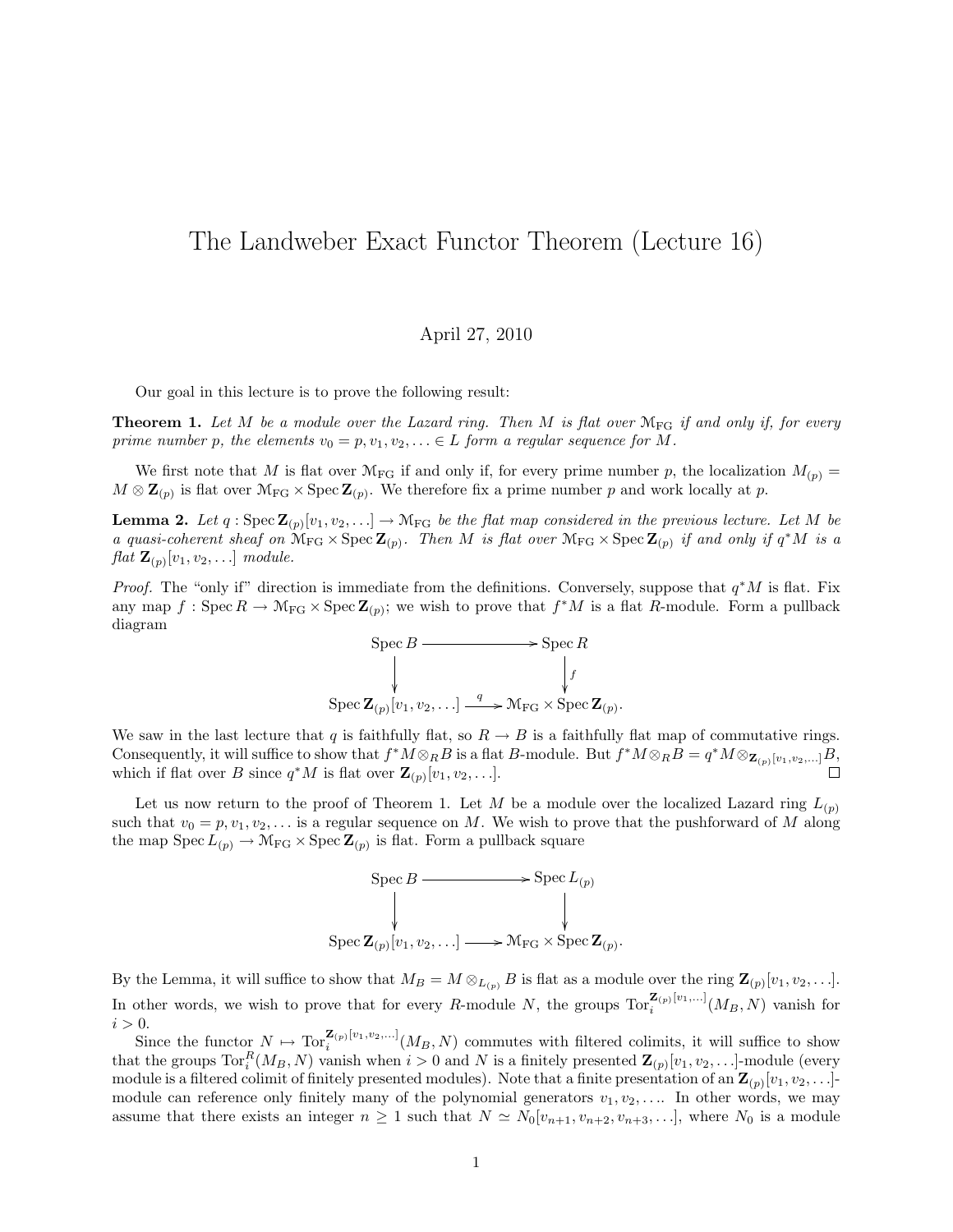over the ring  $\mathbf{Z}_{(p)}[v_1,\ldots,v_n]$ . In this case, we have  $\text{Tor}_{i}^{\mathbf{Z}_{(p)}[v_1,v_2,\ldots]}(M_B,N) \simeq \text{Tor}_{i}^{\mathbf{Z}_{(p)}[v_1,\ldots,v_n]}(M_B,N_0)$ . In other words, we are reduced to proving that  $M_B$  is a flat module over  $\mathbf{Z}_{(p)}[v_1,\ldots,v_n]$  for all n.

Let us now address a potentially confusing point. By construction, the ring  $B$  is equipped with homomorphisms  $\phi': \mathbf{Z}_{(p)}[v_1, v_2, \ldots] \to B$  and  $\phi'': L_{(p)} \to B$ . Consequently, we obtain two *different* sequences of elements

$$
v'_0, v'_1, v'_2, \ldots \qquad v''_0, v''_1, v''_2, \ldots
$$

in B, given by  $v_i' = \phi'(v_i)$  and  $v_i'' = \phi''(v_i)$ . It follows that, for each  $m \geq 0$ , the finite sequences  $(v'_0, v'_1, v'_2, \ldots, v'_{m-1})$  and  $(v''_0, v''_1, \ldots, v''_{m-1})$  generate the same ideal  $I_m \subseteq B$ .

We will prove the following:

**Claim 3.** For  $m \leq n+1$ , the quotient  $M_B/I_mM_B$  is a flat module over the ring  $\mathbf{Z}_{(p)}[v_1, v_2, \ldots, v_n]/(p, v_1, \ldots, v_{m-1})$ .

When  $m = 0$ , Claim 3 reduces to what we need to know. We will prove Claim 3 by descending induction on m. Note that if  $m = n + 1$ , then  $\mathbf{Z}_{(p)}[v_1, \ldots, v_n]/(p, v_1, \ldots, v_n) \simeq \mathbf{F}_p$  is a field and there is nothing to prove. To carry out the inductive step, we need the following algebraic lemma:

**Lemma 4.** Let R be a commutative ring containing a non zero-divisor x, and let M be an R-module. Then  $M$  is flat over  $R$  if and only if the following conditions are satisfied:

- (1) The element x is a non zero-divisor on M.
- (2) The quotient  $M/xM$  is a flat  $R/(x)$ -module.
- (3) The module  $M[x^{-1}]$  is flat over  $R[x^{-1}]$ .

Proof. The necessity of conditions (1) through (3) is easy (and not needed for our application). Let us assume that conditions (1), (2), and (3) are satisfied. We wish to prove that M is flat over R: that is, for any R-module N, the groups  $\text{Tor}_{i}^{R}(M, N)$  vanish for  $i > 0$ . We carry out the proof in several steps:

- (a) Suppose that N is annihilated by x: that is, N is a module over  $R/(x)$ . Assumption (1) gives  $\text{Tor}_{i}^{R}(M,N) \simeq \text{Tor}_{i}^{R/(x)}(M/xM,N)$ , which vanishes for  $i > 0$  by assumption (2).
- (b) Suppose that N is annihilated by  $x^k$  for some k. We prove by induction on k that  $\text{Tor}_i^R(M, N) \simeq 0$ for  $i > 0$ . We have an exact sequence

$$
0 \to K \to N \to xN \to 0,
$$

where K is the kernel of the map  $N \to xN$ . Since  $\text{Tor}_i^R(M, K) \simeq 0$  by (a) and  $\text{Tor}_i^R(M, xN) \simeq 0$  by the inductive hypothesis, we deduce from the exact sequence

$$
\operatorname{Tor}^R_i(M,K) \to \operatorname{Tor}^R_i(M,N) \to \operatorname{Tor}^R_i(M,xN)
$$

that  $\operatorname{Tor}_i^R(M,N) \simeq 0$ .

- (c) Suppose that N consists of x-power torsion: that is, every element  $n \in N$  satisfies  $x^k n = 0$  for  $k \gg 0$ . Then N is a filtered colimit of submodules annihilated by  $x^k$ , so that  $\text{Tor}_i^R(M, N) \simeq 0$  for  $i > 0$  by part  $(b)$ .
- (d) Let N be arbitrary, and let K be the kernel of the map  $N \to N[x^{-1}]$ . Then K satisfies the hypothesis of (c), so that  $\operatorname{Tor}_i^R(M,K) \simeq 0$  for  $i > 0$ . Consequently, to prove that  $\operatorname{Tor}_i^R(M,N) \simeq 0$ , it suffices to show that  $\text{Tor}_{i}^{R}(M, N/K) \simeq 0$ ; that is, we may replace N by  $N/K$  and thereby assume that the map  $N \to N[x^{-1}]$  is injective.
- (e) Let N be as in (d), and let K' be the cokernel of the injection  $N \to N[x^{-1}]$ . Then K' satisfies the condition of (c), so that  $\text{Tor}_{\underline{i}}^R(M, K') \simeq 0$  for  $i > 0$ . Consequently, to prove that  $\text{Tor}_{\underline{i}}^R(M, N) \simeq 0$ , it will suffice to show that  $\text{Tor}_i^R(M, N[x^{-1}]) \simeq 0$ .